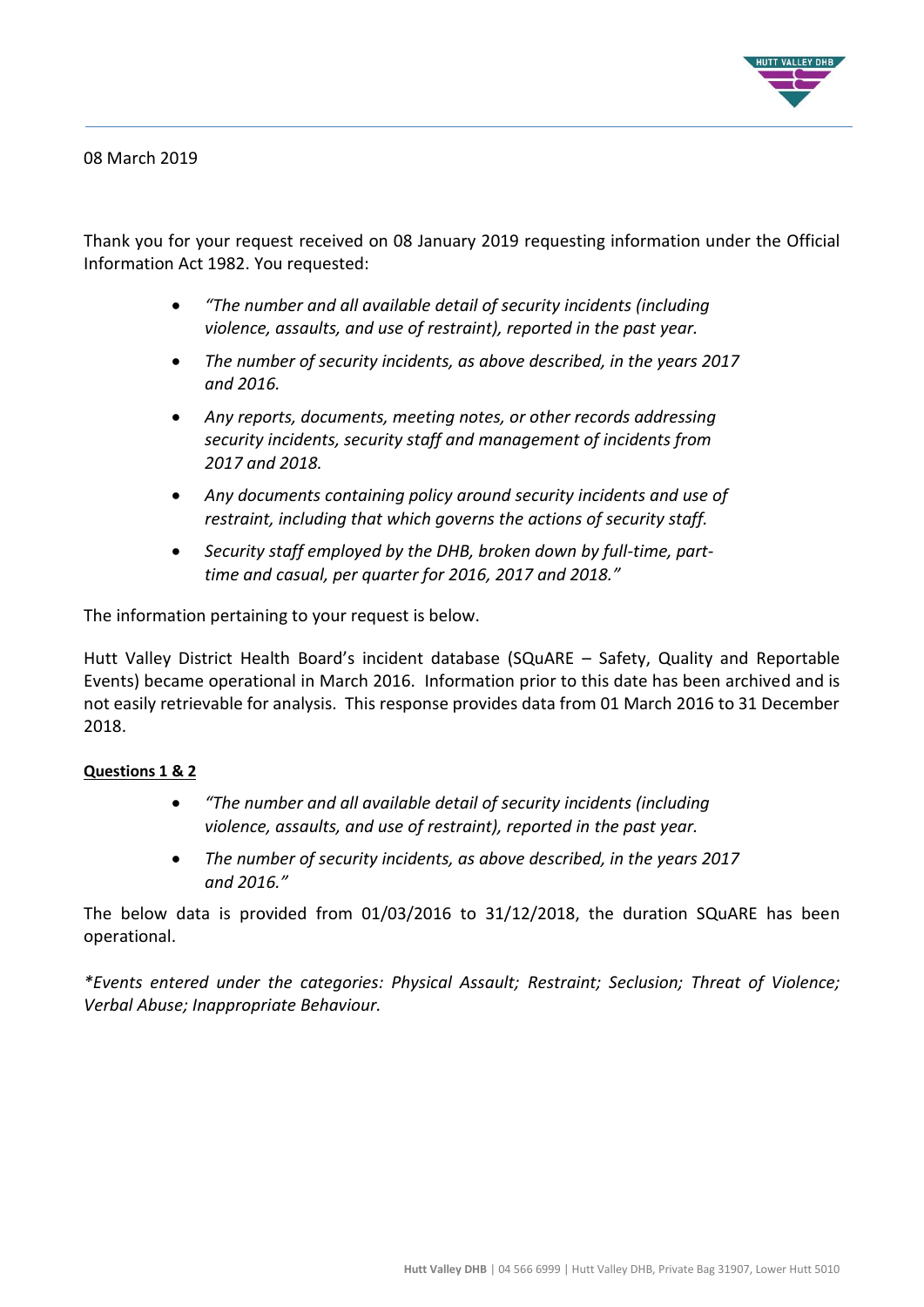# **Number of events**

| <b>Type of Event</b>    | 2016 | 2017 | 2018 |
|-------------------------|------|------|------|
| Inappropriate Behaviour | 79   | 43   | 42   |
| <b>Physical Assault</b> | 50   | 55   | 34   |
| Restraint               | 84   | 81   | 86   |
| Seclusion               | 68   | 41   | 46   |
| Threat of Violence      | 22   | 15   | 21   |
| <b>Verbal Abuse</b>     | 40   | 35   | 12   |

**The service the events occurred in (e.g. emergency departments, mental health units, other wards)**

| <b>Service</b>                         | 2016 | 2017 | 2018 |
|----------------------------------------|------|------|------|
| <b>Emergency Department</b>            | 122  | 67   | 42   |
| Mental Health                          | 153  | 150  | 151  |
| Surgical Services                      | 8    | 8    |      |
| <b>Women's and Children's Services</b> |      |      |      |
| <b>Medical Services</b>                | 8    | 25   | 8    |
| <b>Older Persons Services</b>          | 39   |      | 25   |
| Non-Clinical/Support Services          |      |      |      |
| Community Services                     |      |      |      |

#### **Perpetrator (the person the incident was logged against)**

| Incident logged against | 2016 | 2017 | 2018 |
|-------------------------|------|------|------|
| Community Patient       |      |      |      |
| Inpatient               | 234  | 184  | 190  |
| Other                   | 100  | 64   | 33   |
| Outpatient              |      |      |      |
| Visitor                 |      |      | ь    |

## **The victim (patient, staff, visitor, etc) and who perpetrated the violence.**

Victim – note: the victim would be identifiable from the events under perpetrator (below) but would require each individual event to be manually accessed and read. As such, only the data where a staff member has also entered a 'Staff and Other Health and Safety Event' has been provided.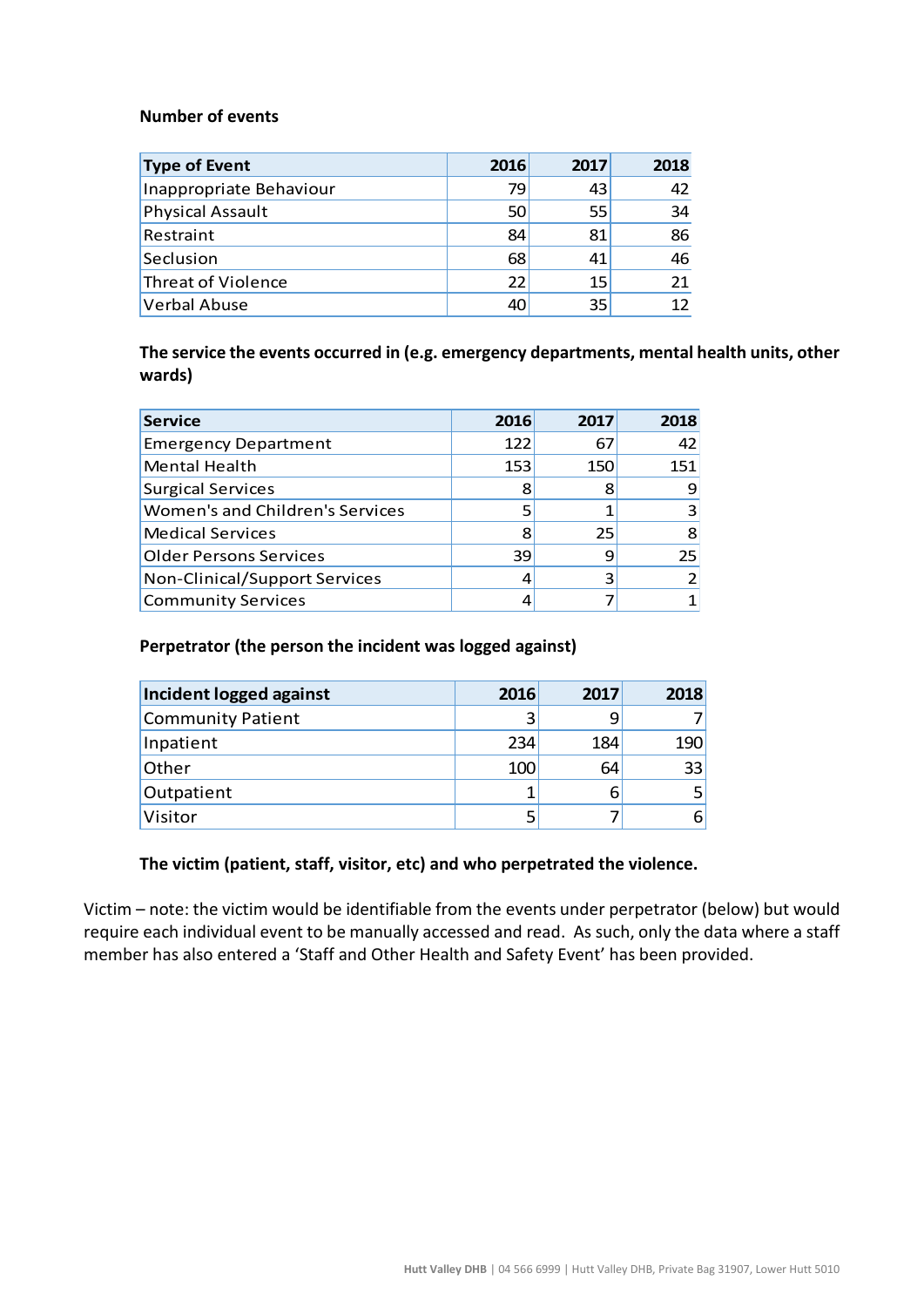| Type of incident/person (victim)               | 2016           | 2017                    | 2018           |
|------------------------------------------------|----------------|-------------------------|----------------|
| <b>Inappropriate Behaviour</b>                 |                |                         |                |
| <b>Employee Casual</b>                         | 0              | $\mathbf 0$             | 3              |
| <b>Employee Full Time</b>                      | 0              | $\overline{0}$          | 7              |
| <b>Employee Part Time</b>                      | 0              | 0                       | 6              |
| Multiple People Affected                       | 0              | $\mathbf 0$             | 2              |
| Other                                          | 0              | $\mathbf 0$             | 0              |
| Student                                        | 0              | 0                       | 1              |
| Injury as Result of Taking Part in a Restraint |                |                         |                |
| <b>Employee Casual</b>                         | $\mathbf{1}$   | $\overline{2}$          | 0              |
| <b>Employee Full Time</b>                      | 3              | $\overline{4}$          | 6              |
| <b>Employee Part Time</b>                      | $\overline{2}$ | 3                       | 4              |
| Multiple People Affected                       | 3              | $\overline{1}$          | 1              |
| Other                                          | $\overline{1}$ | $\overline{2}$          | 0              |
| <b>Threatening Behaviour</b>                   |                |                         |                |
| <b>Employee Casual</b>                         | $\mathbf{1}$   | $\overline{\mathbf{c}}$ | 2              |
| <b>Employee Full Time</b>                      | $\mathbf{1}$   | 8                       | 7              |
| <b>Employee Part Time</b>                      | $\mathbf{1}$   | $\mathbf{1}$            | 4              |
| Multiple People Affected                       | 0              | 4                       | 4              |
| Other                                          | 0              | $\overline{1}$          | $\overline{2}$ |
| <b>Verbal Abuse</b>                            |                |                         |                |
| <b>Employee Casual</b>                         | 0              | $\overline{2}$          | 1              |
| Employee Full Time                             | 9              | 5                       | 8              |
| <b>Employee Part Time</b>                      | 4              | 11                      | 14             |
| Multiple People Affected                       | 3              | 6                       | 3              |
| Other                                          | 0              | $\overline{1}$          | 0              |
| <b>Violence (Physical Assault)</b>             |                |                         |                |
| Contractor                                     | 0              | $\mathbf{1}$            | 1              |
| <b>Employee Casual</b>                         | 3              | $6 \mid$                | 7              |
| <b>Employee Full Time</b>                      | 23             | 17                      | 14             |
| <b>Employee Part Time</b>                      | 12             | 19                      | 9              |
| Multiple People Affected                       | $\mathbf{1}$   | 6                       | 3              |
| Other                                          | $\overline{2}$ | 6                       | $\overline{2}$ |
| Visitor                                        | 0              | $\overline{\mathbf{4}}$ | $\mathbf 0$    |

#### **Questions 3**

*"Any reports, documents, meeting notes, or other records addressing security incidents, security staff and management of incidents from 2017 and 2018."*

This information is not easily obtainable from the database and would require manual analysis of each individual event to identify.